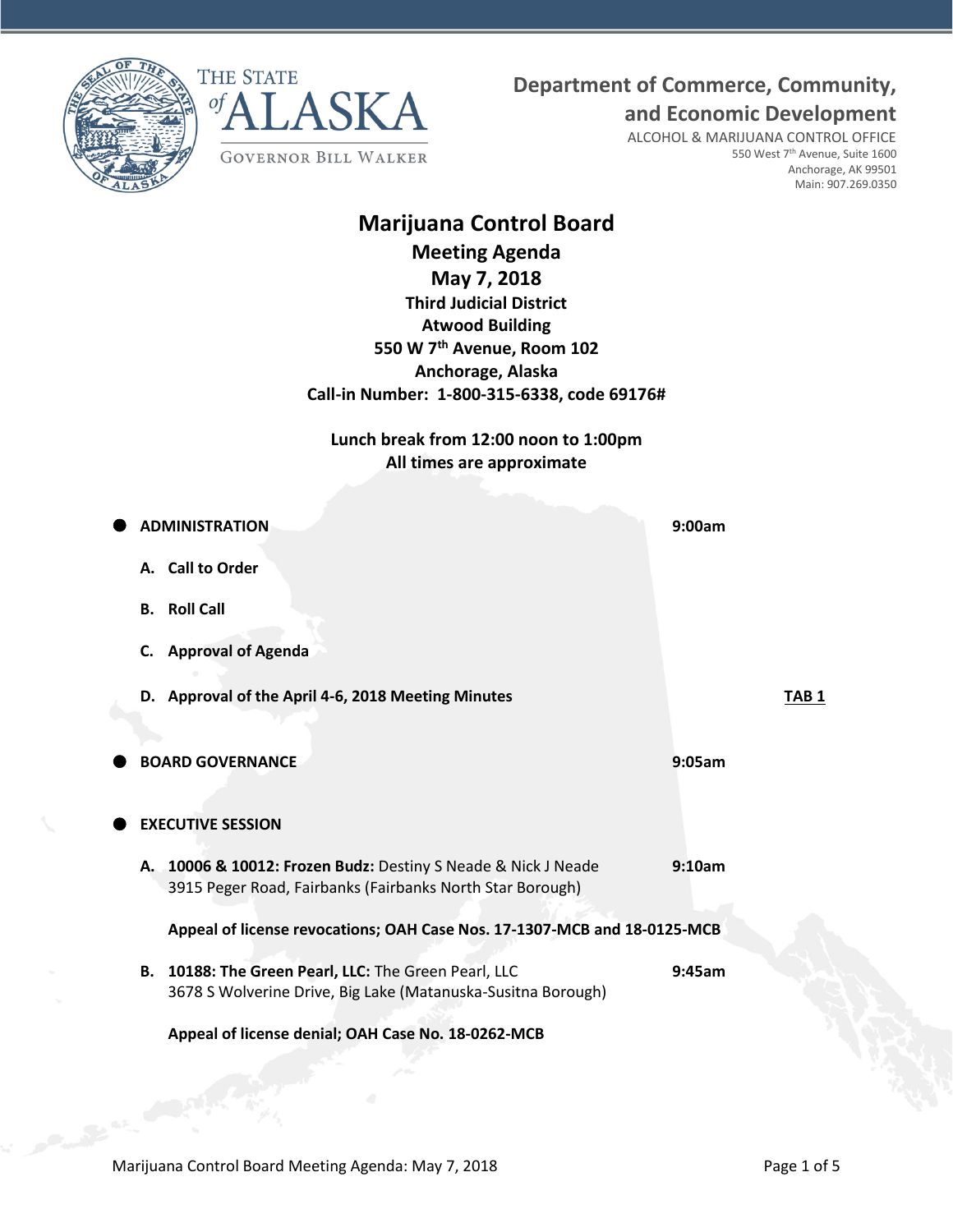|    | <b>REGULATIONS</b>                                                         |                                                                                                                                                                                  | 10:30am |                  |
|----|----------------------------------------------------------------------------|----------------------------------------------------------------------------------------------------------------------------------------------------------------------------------|---------|------------------|
| А. | <b>Definition of Resident</b><br>Status:<br><b>Potential Board Action:</b> | Adopted at January 25, 2018 meeting<br>Reconsideration                                                                                                                           |         | TAB <sub>2</sub> |
| В. | <b>Trade Shows</b><br>Status:<br><b>Potential Board Action:</b>            | Partially adopted at January 25, 2018 meeting<br>Adopt change to 3 AAC 306.750                                                                                                   |         | TAB <sub>3</sub> |
|    | <b>CBD DISCUSSION</b>                                                      |                                                                                                                                                                                  | 11:00am | TAB <sub>4</sub> |
|    | <b>APPLICATIONS FROM PREVIOUS MEETINGS</b>                                 |                                                                                                                                                                                  | 11:30am |                  |
| А. | License #12815:<br>Licensee:<br>License Type:<br><b>Premises Address:</b>  | <b>Turnagain Manufacturing Company</b><br><b>Turnagain Manufacturing Company</b><br>Marijuana Product Manufacturing Facility<br>524 E 48th Avenue, Unit 1<br>Anchorage, AK 99503 |         | TAB <sub>5</sub> |
|    | <b>Local Government:</b><br><b>For Consideration:</b>                      | Municipality of Anchorage<br>Products tabled at April 2018 meeting due to missing<br>concentrates that will be used as ingredients in other products                             |         |                  |

## **BOARD CONSIDERATION**

| А. | <b>License #10886:</b>    | <b>Good Titrations</b>                                 | TAB <sub>6</sub> |
|----|---------------------------|--------------------------------------------------------|------------------|
|    | Licensee:                 | FSE, Inc.                                              |                  |
|    | License Type:             | Marijuana Product Manufacturing Facility               |                  |
|    | <b>Premises Address:</b>  | 1770 Donald Avenue, Suite B                            |                  |
|    |                           | Fairbanks, AK 99701                                    |                  |
|    | Local Government:         | Fairbanks North Star Borough                           |                  |
|    | Transferor:               | FSE, Inc. (controlling interest)                       |                  |
|    | <b>For Consideration:</b> | Ownership transfer; undetermined residency of licensee |                  |
|    |                           |                                                        |                  |

# **OWNERSHIP TRANSFER APPLICATIONS**

| А. | License #10156:          | <b>Herbal Instincts</b>                        | TAB <sub>7</sub> |
|----|--------------------------|------------------------------------------------|------------------|
|    | Licensee:                | Timeless Adventures, LLC                       |                  |
|    | License Type:            | <b>Standard Marijuana Cultivation Facility</b> |                  |
|    | <b>Premises Address:</b> | 405 Ream Lane                                  |                  |
|    |                          | Fairbanks, AK 99712                            |                  |
|    | Local Government:        | Fairbanks North Star Borough                   |                  |
|    | Transferor:              | Elevated Innovations, LLC                      |                  |
|    |                          | DBA Elevated Innovations, LLC                  |                  |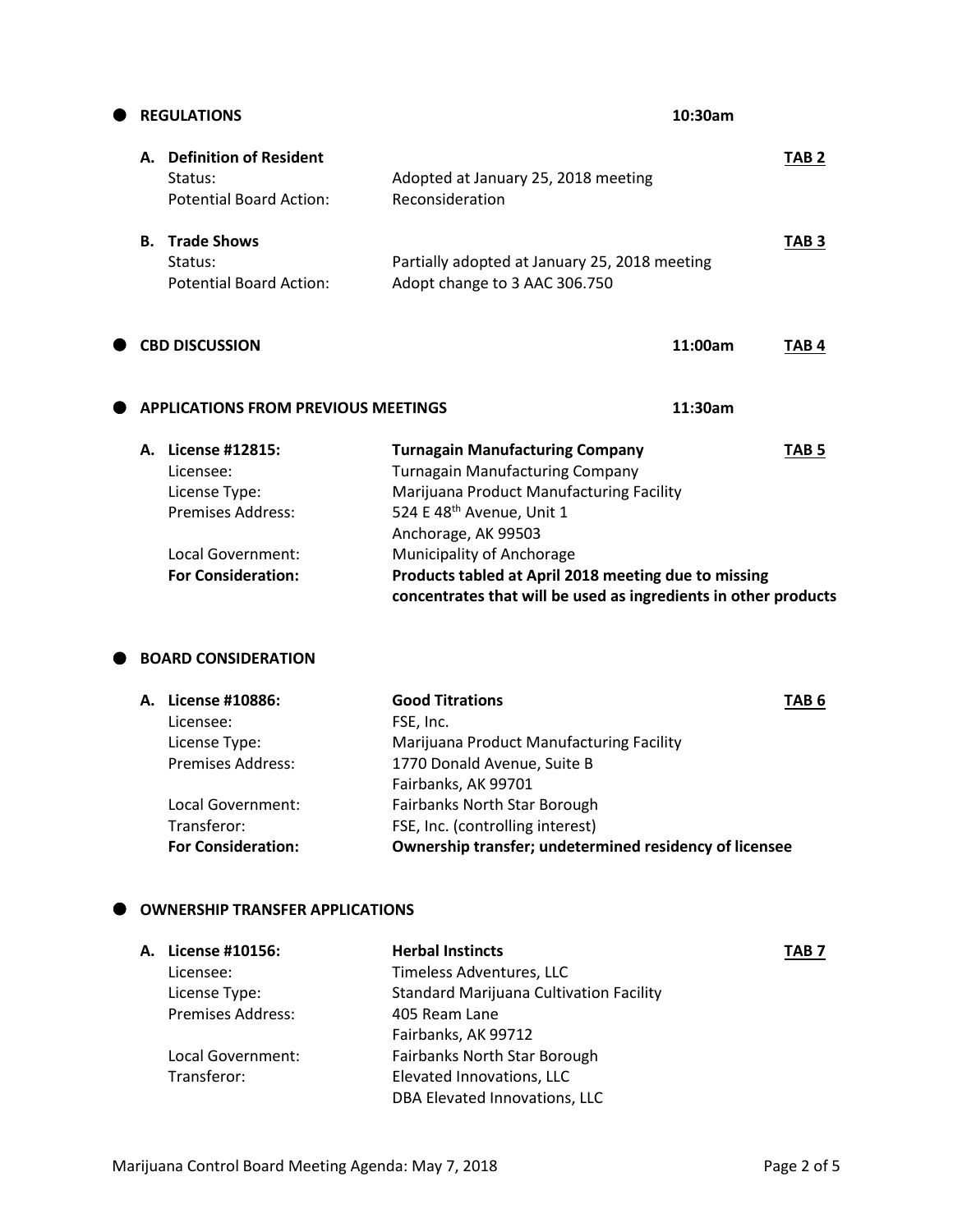| <b>B.</b> License #10174: | Parallel 64, LLC                               | TAB <sub>8</sub> |
|---------------------------|------------------------------------------------|------------------|
| Licensee:                 | Parallel 64, LLC                               |                  |
| License Type:             | <b>Standard Marijuana Cultivation Facility</b> |                  |
| <b>Premises Address:</b>  | 2128 N Post Road                               |                  |
|                           | Anchorage, AK 99504                            |                  |
| Local Government:         | <b>Municipality of Anchorage</b>               |                  |
| Transferor:               | Parallel 64, LLC (controlling interest)        |                  |

# **NEW STANDARD MARIJUANA CULTIVATION FACILITY APPLICATIONS**

| A. License #13881:        | AlasKind, LLC                           | TAB 9         |
|---------------------------|-----------------------------------------|---------------|
| Licensee:                 | AlasKind, LLC                           |               |
| Premises Address:         | 278 East Bias Drive                     |               |
|                           | Fairbanks, AK 99712-2501                |               |
| Local Government:         | Fairbanks North Star Borough            |               |
| <b>B.</b> License #15403: | <b>Worner Brothers Horticulture</b>     | <b>TAB 10</b> |
| Licensee:                 | Worner Brothers Horticulture, LLC       |               |
| <b>Premises Address:</b>  | 32697 Sterling Highway                  |               |
|                           | Sterling, AK 99672                      |               |
| Local Government:         | Kenai Peninsula Borough                 |               |
| For Consideration:        | Conditions pursuant to 3 AAC 306.060(b) |               |

#### **NEW LIMITED MARIJUANA CULTIVATION FACILITY APPLICATIONS**

| А. | License #14002:<br>Licensee:<br>Premises Address:<br>Local Government:<br>For Consideration: | <b>CNE Development</b><br>Charlene G Florence; Eric C Wiegmann<br>10985 Sterling Highway<br>Ninilchik, AK 99639-0740<br>Kenai Peninsula Borough<br>Conditions pursuant to 3 AAC 306.060(b) | TAB 11 |
|----|----------------------------------------------------------------------------------------------|--------------------------------------------------------------------------------------------------------------------------------------------------------------------------------------------|--------|
|    |                                                                                              |                                                                                                                                                                                            |        |
| В. | License #14302:                                                                              | <b>Sherwood's Magical Forest</b>                                                                                                                                                           | TAB 12 |
|    | Licensee:                                                                                    | Jesse Sherwood                                                                                                                                                                             |        |
|    | Premises Address:                                                                            | 60390 Bryant Court                                                                                                                                                                         |        |
|    |                                                                                              | Homer, AK 99603                                                                                                                                                                            |        |
|    | Local Government:                                                                            | City of Kachemak                                                                                                                                                                           |        |
| C. | License #14427:                                                                              | <b>Elevated Heights, LLC</b>                                                                                                                                                               | TAB 13 |
|    | Licensee:                                                                                    | Elevated Heights, LLC                                                                                                                                                                      |        |
|    | Premises Address:                                                                            | 26506 East Little Granite Creek Loop                                                                                                                                                       |        |
|    |                                                                                              | Sutton, AK 99674                                                                                                                                                                           |        |
|    | Local Government:                                                                            | Matanuska-Susitna Borough                                                                                                                                                                  |        |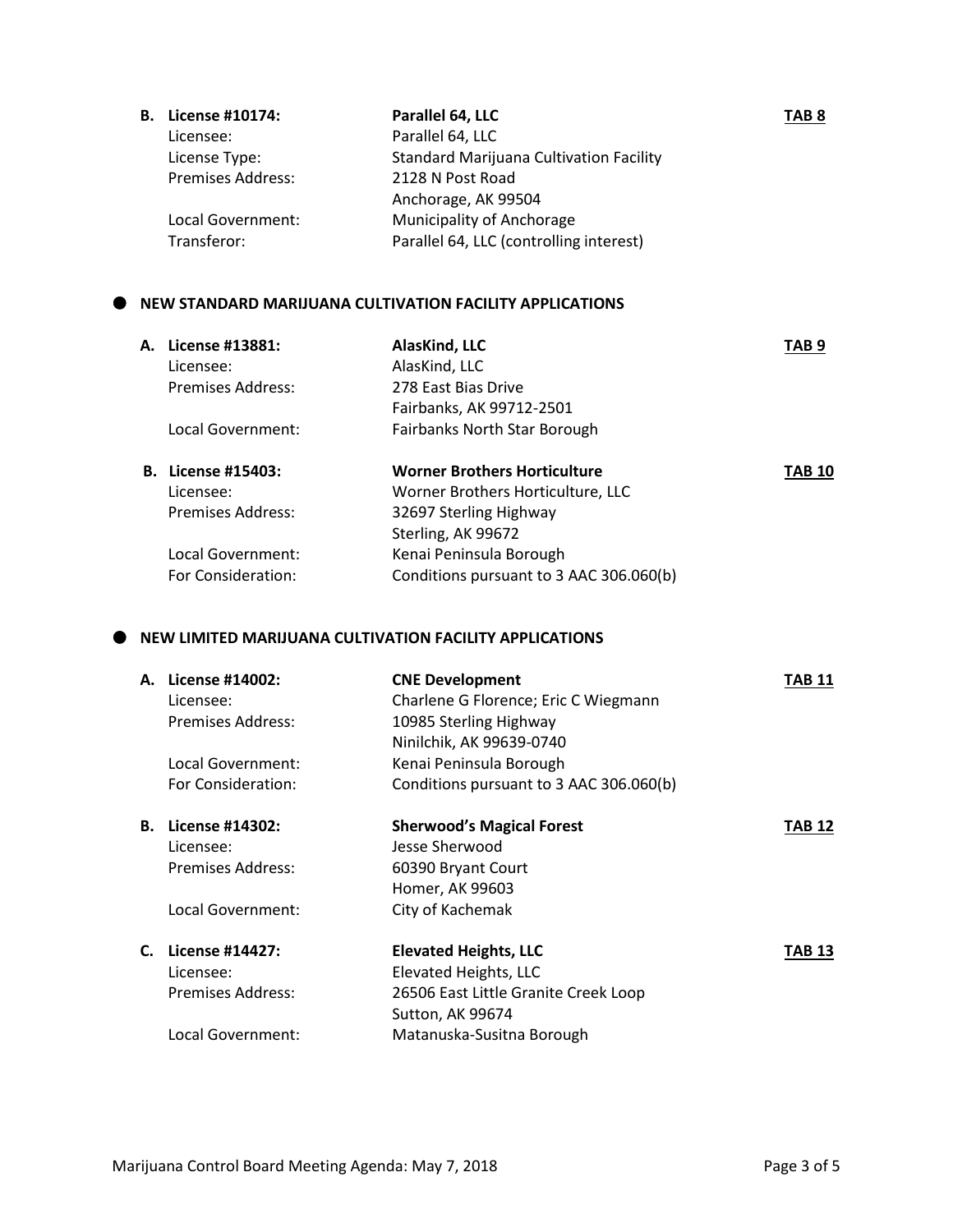|    | D. License #14579:       | <b>Smoking Joe's Terps Co.</b>          | <b>TAB 14</b> |
|----|--------------------------|-----------------------------------------|---------------|
|    | Licensee:                | Smoking Joe's Terps Co.                 |               |
|    | Premises Address:        | 24276 Moraine Vista Street              |               |
|    |                          | Kasilof, AK 99610                       |               |
|    | Local Government:        | Kenai Peninsula Borough                 |               |
|    | For Consideration:       | Conditions Pursuant to 3 AAC 306.060(b) |               |
|    | E. License #14706:       | <b>Denali Herb Company</b>              | <b>TAB 15</b> |
|    | Licensee:                | DHC, LLC                                |               |
|    | <b>Premises Address:</b> | 1328 E Fairview Loop Road, Suite A      |               |
|    |                          | Wasilla, AK 99654                       |               |
|    | <b>Local Government:</b> | Matanuska-Susitna Borough               |               |
| F. | License #14707:          | <b>Alaska Herb Company</b>              | <b>TAB 16</b> |
|    | Licensee:                | AHC, LLC                                |               |
|    | <b>Premises Address:</b> | 1328 E Fairview Loop Road, Suite B      |               |
|    |                          | Wasilla, AK 99654                       |               |
|    | Local Government:        | Matanuska-Susitna Borough               |               |
|    | G. License #14919:       | Rasta Farms, LLC                        | <b>TAB 17</b> |
|    | Licensee:                | Rasta Farms, LLC                        |               |
|    | <b>Premises Address:</b> | 47291 S Yancey Drive                    |               |
|    |                          | Willow, AK 99688                        |               |
|    | Local Government:        | Matanuska-Susitna Borough               |               |
|    | H. License #15223:       | <b>Rock Hard Nugz AK</b>                | <b>TAB 18</b> |
|    | Licensee:                | 7G Unlimited, LLC                       |               |
|    | Premises Address:        | 240 W Kristy Drive                      |               |
|    |                          | Wasilla, AK 99654                       |               |
|    | Local Government:        | Matanuska-Susitna Borough               |               |

|    | A. License #10254: | AlaskaSense, LLC                      | TAB 19        |
|----|--------------------|---------------------------------------|---------------|
|    | Licensee:          | AlaskaSense, LLC                      |               |
|    | Premises Address:  | 217 E 4 <sup>th</sup> Avenue, Suite D |               |
|    |                    | Anchorage, AK 99501                   |               |
|    | Local Government:  | Municipality of Anchorage             |               |
| В. | License #13382:    | East Rip                              | <b>TAB 20</b> |
|    |                    |                                       |               |
|    | Licensee:          | Cook Inlet Cannabis Co.               |               |
|    | Premises Address:  | 10767 Kenai Spur Highway, Suite D     |               |
|    |                    | Kenai, AK 99611                       |               |
|    | Local Government:  | City of Kenai                         |               |